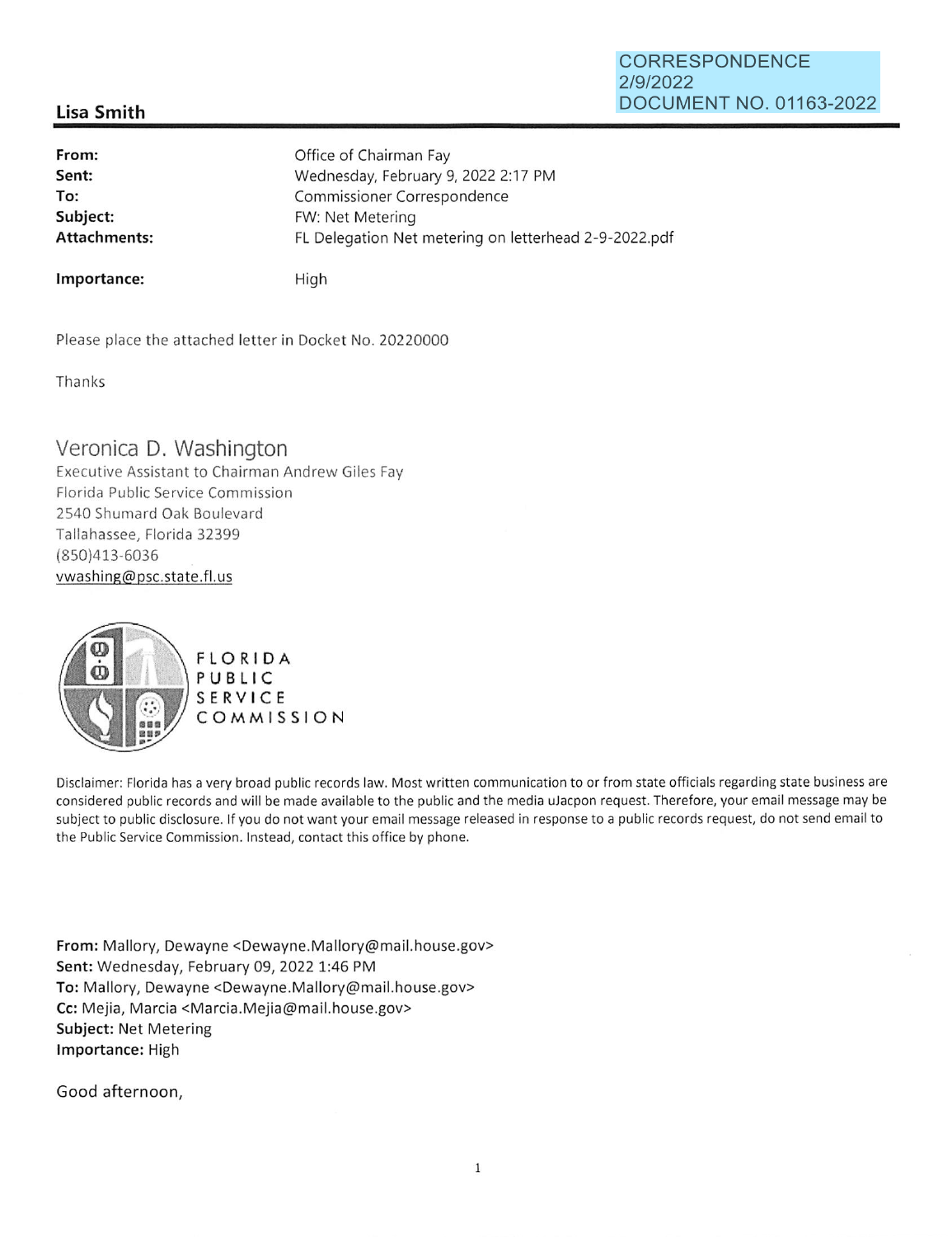Congresswoman Castor asked me to share with you an updated letter on her concerns on SB 1024/HB 741 currently moving through the Florida House and Senate. More members of the Florida Delegation who also share her concerns about Net Metering have signed onto the letter. Please do not hesitate to reach out to me if you have any questions.

Dewayne L. Mallory Deputy District Director

Office of Congresswoman Kathy Castor (FL-14) 4144 N. Armenia Ave., Suite 300 Tampa, FL 33607 Ph:(813) 871-2817 mobile (813) 215-5452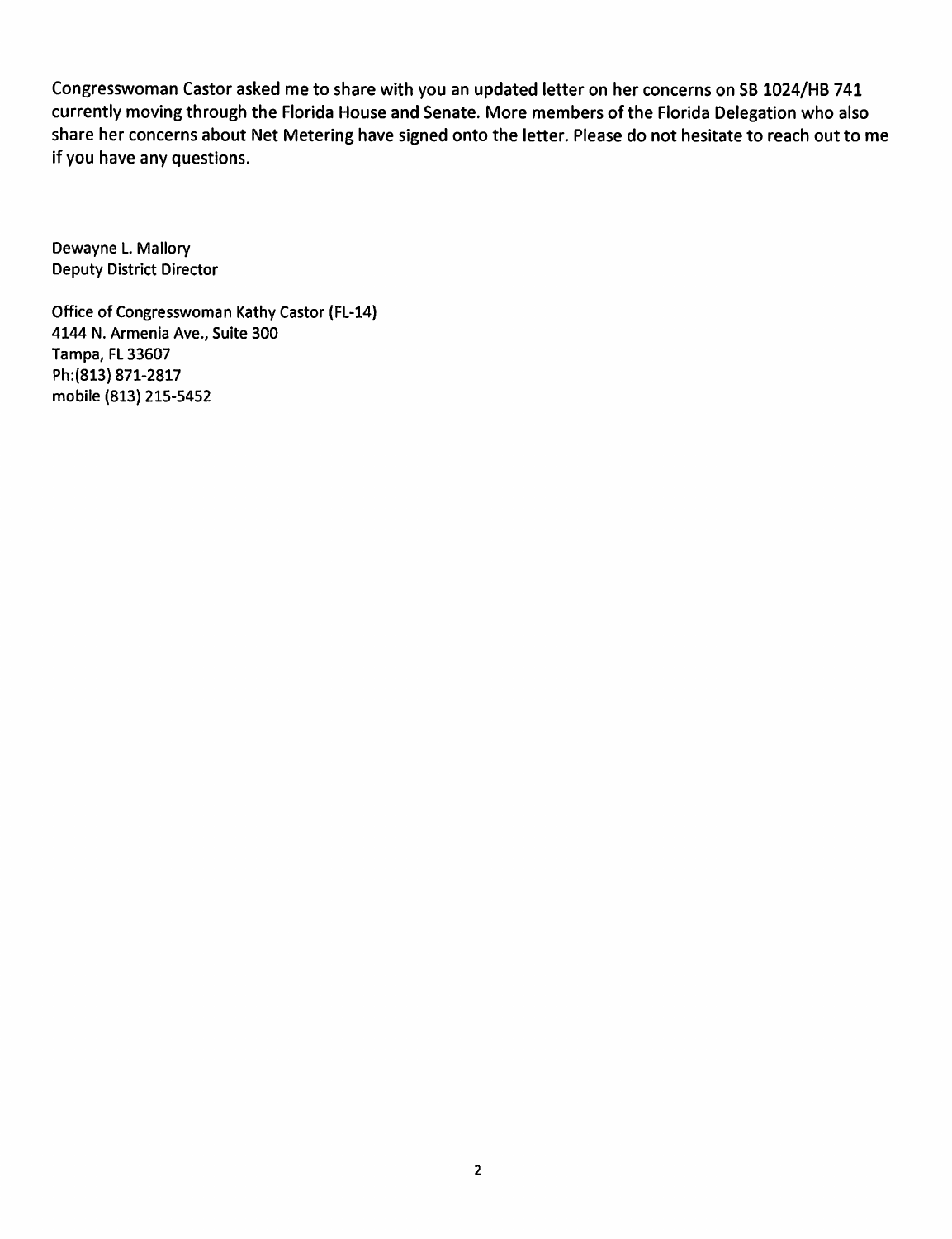**KATHY CASTOR** 

• .. • •.• • • r; I •

''~ • I • ' 1 jll • ' f, t • ' \ <sup>f</sup> 



 $\mathcal{L}^{\mathcal{L}}(\mathcal{L}^{\mathcal{L}}(\mathcal{L}^{\mathcal{L}}(\mathcal{L}^{\mathcal{L}}(\mathcal{L}^{\mathcal{L}}(\mathcal{L}^{\mathcal{L}}(\mathcal{L}^{\mathcal{L}}(\mathcal{L}^{\mathcal{L}}(\mathcal{L}^{\mathcal{L}}(\mathcal{L}^{\mathcal{L}}(\mathcal{L}^{\mathcal{L}}))))$ research and the second contract of the second contract of the second contract of the second contract of the s<br>- المرحل المرحلة المرحلة المرحلة المرحلة المرحلة المرحلة المرحلة المرحلة المرحلة المرحلة المرحلة المرحلة المرح **Controller State State** .. · .... ·•·.·.  $\label{eq:2} \mathcal{L} = \mathcal{L} \left( \mathcal{L} \right) \left( \mathcal{L} \right) \left( \mathcal{L} \right) \left( \mathcal{L} \right) \left( \mathcal{L} \right)$  $\label{eq:1} \mathcal{L}_{\text{A}}(\mathbf{x}) = \mathcal{L}_{\text{A}}(\mathbf{x}) + \mathcal{L}_{\text{A}}(\mathbf{x})$ 

**Congress of the United States 1-toune uf iRrprcsentattucu maul1i111:\_1ton. 00 Z!l15 l 5-l19 l•J** 

February 3, 2022

The Honorable Wilton Simpson President 409 The Capitol 404 South Monroe Street Tallahassee, FL 32399-1100

The Honorable Chris Sprowls Speaker 420 The Capitol 402 South Monroe Street Tallahassee, FL 32399-1300

The Honorable Lauren Book Democratic Leader 228 Senate Building 404 South Monroe Street Tallahassee, FL 32399-1 I 00

The Honorable Evan Jenne Democratic Leader 316 The Capitol 402 South Monroe Street Tallahassee, FL 32399-1300

RE: Help Floridians Lower Electric Bills: Keep and Improve Solar and Net Metering

Dear President Simpson, Leader Book, Speaker Sprowls and Leader Jenne:

Last year in the United States, 20 climate disasters each caused over \$1 billion in economic losses through severe storms, tropical cyclones, flooding events, drought, wildfire, and a winter storm.<sup>1</sup> Florida alone experienced \$600 million in economic losses in 2021 from climate disasters.<sup>2</sup> Despite these costs, the state of Florida has failed to adopt policies to reduce greenhouse gas pollution that fuels disasters, more frequent flooding, extreme heat - and thereby increase costs for Floridians. This failure persists even though clean energy is cheap energy: the cost of rooftop solar has dropped by 64% in the last decade and with the right state and local policies to address soft costs, costs could fall even further.<sup>3</sup>

Florida is blessed with abundant and affordable solar energy, and all Floridians should be able to access this renewable resource to help them save money on their electric bills, avoid vulnerability to volatile fossil fuel prices, and catalyze the continued growth of an industry that creates good-paying jobs and strengthens local economies. We write to express our concerns with SB 1024 and HB 741, legislation that would effectively end net metering for rooftop solar in Florida and jeopardize over 40,000 jobs in Sunshine State.

Solar power is a true cost-saver for Floridians and helps reduce harmful air pollution and increase energy resilience. During extreme weather events, rooftop solar and energy storage can provide essential back-up electricity. Resilient, distributed electricity generation is increasingly critical as Florida experiences more severe extreme weather and threats to the electric grid as a

<sup>&</sup>lt;sup>1</sup> U.S. National Oceanic and Atmospheric Administration, "Billion-Dollar Weather and Climate Disasters".

<sup>2</sup>**Ibid.** 

<sup>&</sup>lt;sup>3</sup> David Feldman et al., U.S. Solar Photovoltaic System and Energy Storage Cost Benchmark: Q1 2020 (National Renewable Energy Laboratory, Jan. 2021).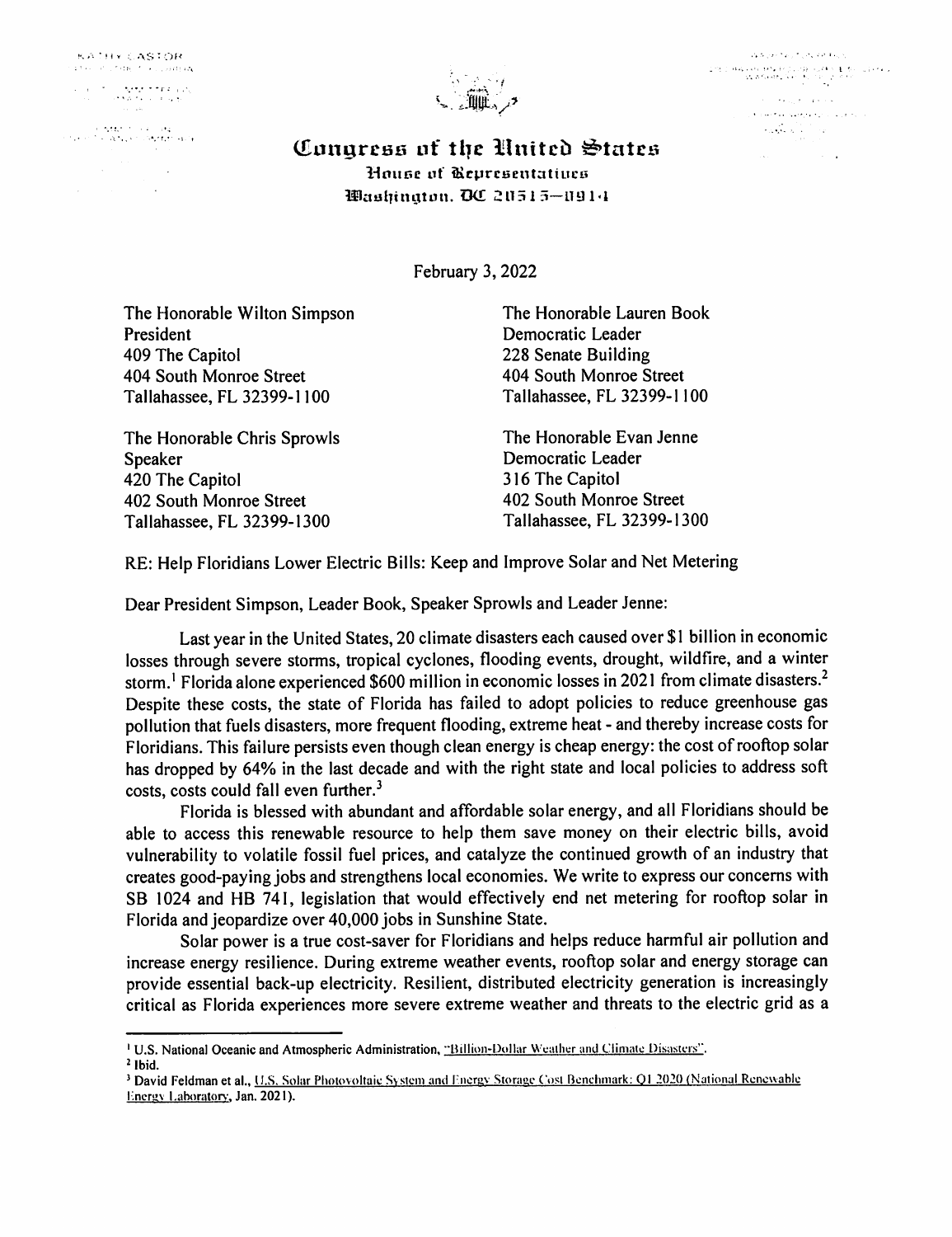result of climate change. Conventional alternatives like diesel generators only harm public health and exacerbate the climate crisis.<sup>4</sup> Florida's elected leaders should incentivize rapid deployment of resilient distributed solar energy generation paired with back-up energy storage. Congress encouraged states to consider adopting net metering to expand fuel diversity and promote renewable energy.<sup>5</sup> Under existing law, Floridians may receive credits for the excess electricity they send back to the electric grid at retail rates. Recent polling shows that 93% of Florida voters support net metering.<sup>6</sup> Net metering programs have very little impact on total electricity costs.<sup>7</sup> SB I 024 and HB 741 would harm consumers and the growing solar energy industry in Florida.

### Economic Benefits of Rooftop Solar

In the State of Florida, rooftop solar:

- Provides more than 40,000 jobs
- Generates almost \$3.2 billion in household income
- Provides nearly \$3.3 billion in Federal, state, and local tax revenues
- Adds  $$10.6$  billion to the Gross Domestic Product.<sup>8</sup>

In addition to construction jobs, rooftop solar creates jobs in the high-tech manufacturing, information technology, and professional business services industries.<sup>9</sup> Expanding rooftop solar in Florida through net metering helps diversify the economy and helps draw investment into Florida. There are more than 400 solar energy businesses in Florida.<sup>10</sup> Maintaining the economic engine net metering provides is essential to the stability and growth of Florida's economy.

### Rooftop Solar and Equity

Distributed solar energy provides unique resilience benefits in the event of extreme weather, like Hurricane Michael in 2018 which left 182,000 customers without access to electricity from the grid for more than a week.<sup> $11$ </sup> Medically vulnerable and older residents are especially dependent on electricity and Florida has the highest percentage of senior citizens in the country.<sup>12</sup> More than 175,000 Floridians are electricity-dependent (based on medical conditions) Medicare recipients; this is the third-highest number in the United States.<sup>13</sup>

In addition to resilience benefits, incentivizing rooftop solar deployment through net metering benefits all Floridians because it reduces air pollution which can exacerbate health problems. Exposure to air pollution increases the likelihood of severe impacts, including death,

<sup>&</sup>lt;sup>4</sup> Vote Solar, Resilient Clean Energy for California: Protecting Vulnerable Communities, Critical Facilities, and the California 1-:conomv with Solar + Storage **(Feb. 2020).** 

s Energy Policy Act of 2005, Pub. L. No. 109-58, § 1251 (2005). 16 U.S.C. § 2621(d).

<sup>&</sup>lt;sup>6</sup> Florida Solar Energy Industries Association (FlaSEIA), Preserve Florida's Rootion Solar Industry (2021).

<sup>&</sup>lt;sup>7</sup> Andrew Satchwell et al, Financing Impacts of Net-Metered PV on Utilities and Ratepavers: A Scoping Study of Two

Prototypical U.S. Utilities (Lawrence Berkeley National Laboratory, Sep. 2014).

<sup>&</sup>lt;sup>8</sup> Florida Solar Energy Industries Association (FlaSEIA), Preserve Florida's Roottop Solar Industry (2021). <sup>9</sup>**Ibid.** 

 $10$  Ibid.

<sup>&</sup>lt;sup>11</sup> Audra D.S. Burch and Patricia Mazzei, "Thousands in Florida May Not Get Electricity Back for Weeks," (The New York Times. Oct. 14, 2018).

<sup>&</sup>lt;sup>12</sup> Solar United Neighbors and Vote Solar, The State of Rooftop Solar in Florida (Aug. 2020).

<sup>&</sup>lt;sup>13</sup> U.S. Department of Health and Human Services, HHS cmPOWER Map (Dec. 2021).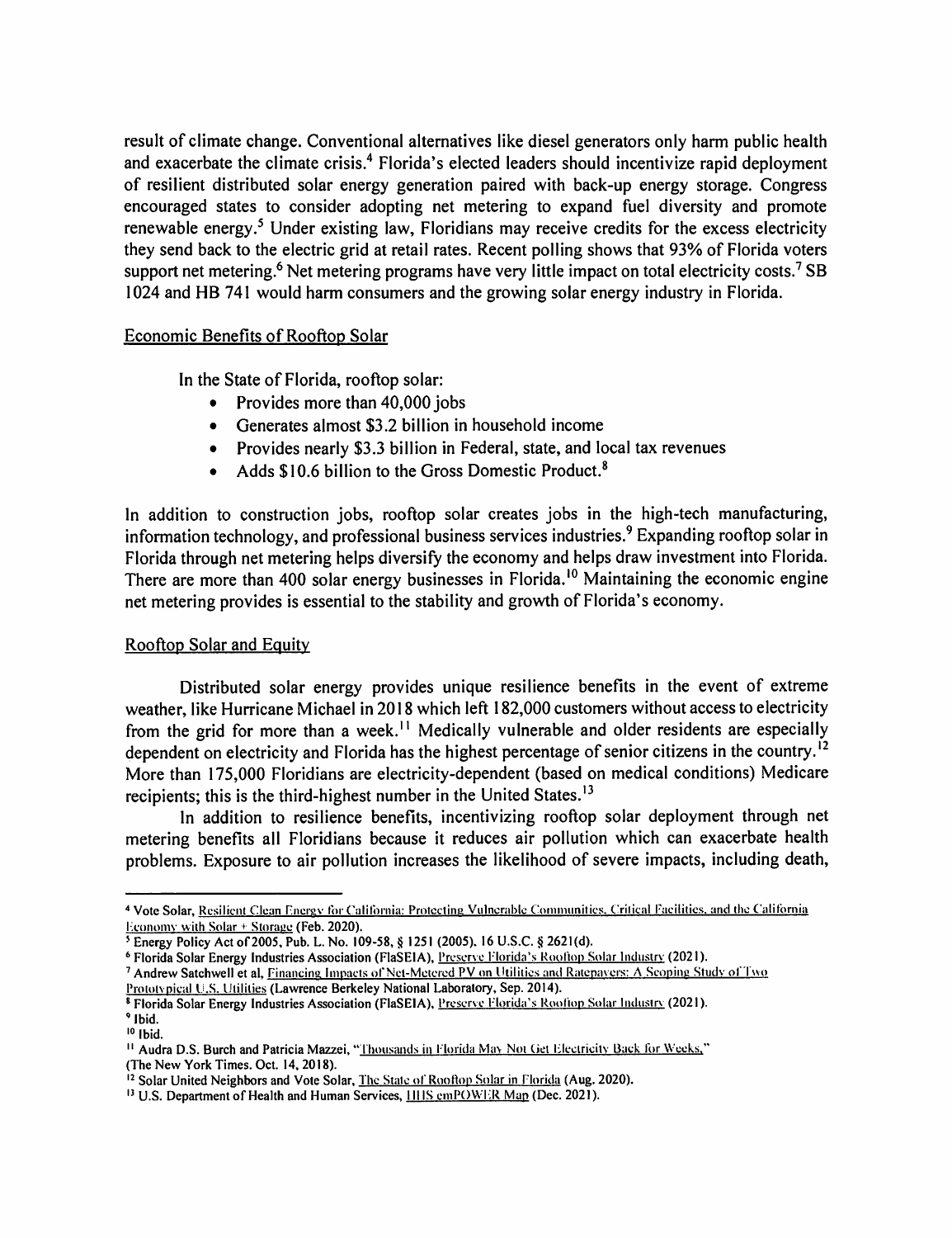from COVID-I9. Rooftop solar deployment also reduces costs associated with developing new electricity generating facilities and transmission lines. In fact, recent studies conclude that rooftop solar provides net benefits to society, even with net metering compensation factored in.<sup>14</sup>

We support strategies to increase access to rooftop solar energy for all Floridians, including those who rent their homes and/or live in multi-family apartment buildings. For this reason, Chair Castor introduced the Community Solar Consumer Choice Act of 2021 (H.R. 2764) to expand access to solar energy, including expanding net metering for community solar subscribers. Florida should be a national leader and grow the rooftop solar industry.

#### SB 1024 and HB 741

We agree with the Florida Public Service Commission when it concluded that net metering 4 'is an effective means of encouraging the development of demand-side renewable energy systems that allow participants to offset their energy usage."<sup>15</sup> We are concerned that SB 1024 and HB 741 would harm consumers by limiting access to resilient rooftop solar and harm local jobs and economic growth by crashing the solar energy industry in Florida. We are the "Sunshine State" and should harness low-cost solar energy to benefit Floridians! If enacted, the legislation could increase unemployment and lead to more spending on out-of-state fossil fuels like fracked gas that has harmful impacts.<sup>16</sup> As it is, more than \$5 billion leaves Florida's economy each year to pay for out-of-state fracked gas.<sup>17</sup> Florida is among the most-dependent U.S. states on fracked gas, leaving Floridians exposed to volatile swings in gas prices. <sup>18</sup>

A brighter future is possible – one that charts a future for lower electric bills and less pollution for Floridians. We respectfully urge you to defeat this legislation and support efforts to grow the solar energy industry, attract more investment to Florida, expand economic diversification, create more local jobs, reduce exposure to volatile fossil fuel prices, and protect public health.

Sincerely,

*Isl* ----- ------ *\_\_\_\_ --Isl \_\_\_\_ \_* 

Kathy Castor **Charlie Crist** MEMBER OF CONGRESS MEMBER OF CONGRESS

*\_\_\_\_\_ Isl \_\_\_\_ \_ \_ \_\_\_\_\_ Isl \_\_\_\_ \_* 

Val Demings Ted Deutch MEMBER OF CONGRESS MEMBER OF CONGRESS

<sup>&</sup>lt;sup>14</sup> Environment America, The True Value of Solar: Measuring the Benefits of Rooflop Solar Power (Jul. 2019).<br><sup>15</sup> Florida Public Service Commission, <u>Order No. PSC-2019-0509-FOF-EG</u> (Nov. 26, 2019).<br><sup>16</sup> Solar United Neig

<sup>&</sup>lt;sup>17</sup> Vote Solar, The Costs and Risks of Florida's Dependence on Natural Gas (Jul. 2020).

<sup>18</sup> Ibid.